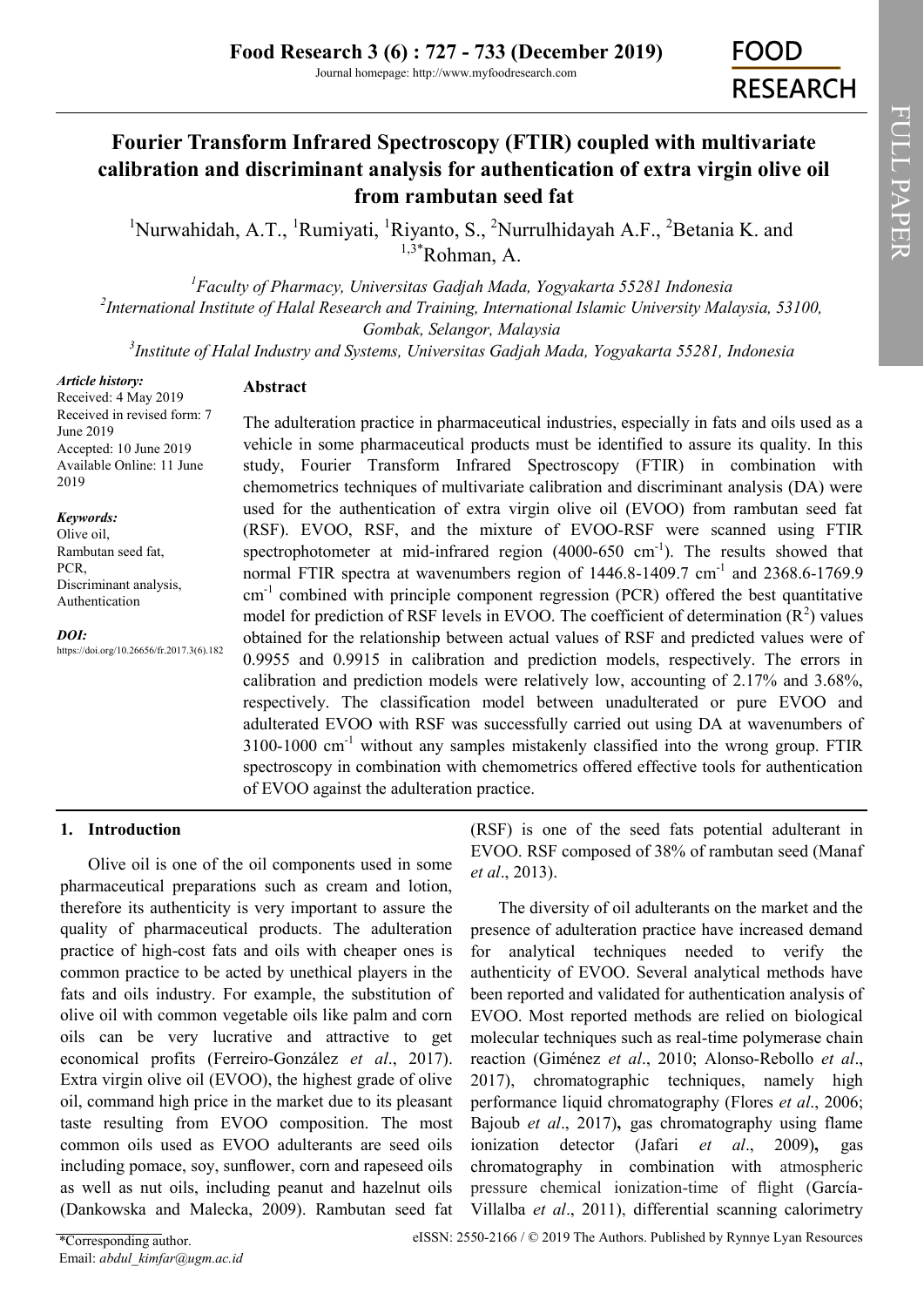FULL PAPER FULL PAPER

(Van Wetten *et al*., 2015), and nuclear magnetic resonance spectroscopy (Dais and Hatzakis, 2013). These methods were time-consuming, needed sophisticated instruments and involved complex sample preparation, indeed, these methods were not preferred to be applied in routine monitoring systems. This challenged analytical chemists to develop some rapid and reliable techniques, especially based on spectroscopic methods such as UV-vis spectroscopy (Ferreiro-González *et al*., 2017) as well as fluorescence and Raman spectroscopy (Heise *et al*., 2005).

Combined with chemometrics (multivariate analysis), Fourier Transform Infrared Spectroscopy (FTIR) is an ideal technique for authentication of EVOO. FTIR spectroscopy offers a fast and reliable method, fingerprint in nature, and minimum or no sample preparation (Rohman and Che Man, 2012a). FTIR spectroscopy coupled with some chemometrics of principal component analysis (PCA), discriminant analysis, and multivariate calibrations has been reported for the authentication of EVOO from other vegetable oils of palm oil (Rohman and Che Man, 2010), sesame oil (Rohman and Che Man, 2012b), sunflower and corn oils (Özdemir and [Öztürk,](http://www.scopus.com/search/submit/author.url?author=%c3%96zt%c3%bcrk%2c+B.&authorId=7006498412&origin=recordpage) 2007), and hazelnut oil (Georgouli *et al*., 2017). FTIR spectroscopy was also used for the authentication of other edible oils such as cod liver oil (Rohman *et al*., 2017), butter (Nurrulhidayah *et al*., 2013), and red fruit oil (Larasati *et al*., 2013). In our best knowledge, there is no publication regarding the authentication of EVOO from rambutan seed fat (RSF). Therefore, the objective of this study was to develop FTIR spectroscopy in combination with chemometrics techniques for analysis of RSF as an adulterant in EVOO.

#### **2. Materials and methods**

#### *2.1 Materials*

Rambutan fruit was obtained from Yogyakarta, Indonesia and its authentication was performed in Department of Pharmaceutical Biology, Faculty of Pharmacy, Universitas Gadjah Mada, Yogyakarta. RSF was obtained by maceration of rambutan seed powder using methanol as an extracting solvent to get the methanolic extract. The methanol residue contained in the extract was evaporated using vacuum rotary evaporator. The extract was added with warm aquadest  $(40^{\circ}$ C) and then partitioned using hexane to get RSF. EVOO was purchased from the supermarket around Yogyakarta, Indonesia. The origin of EVOO used was from Spain. All chemicals and reagents used were of pro -analytical grade purchased from E. Merck (Darmstadt, Germany).

#### *2.2 Analysis of fatty acid composition*

Fatty acid composition of rambutan seed fat (RSF) and extra virgin olive oil (EVOO) was determined using gas chromatography (GC) equipped with flame ionization detector. GC condition and derivatization procedure were performed as in Che Man *et al.* (2011). Identification of each fatty acid methyl esters (FAMEs) was based on retention times of corresponding FAMEs in samples with those in FAMEs standards. Quantitative analysis of fatty acids was performed using relative percentage (internal normalization technique).

#### *2.3 Quantification of rambutan seed fat in EVOO using FTIR spectroscopy*

Authentication analysis of EVOO from RSF using FTIR spectroscopy was carried out by quantification of RSF in EVOO and classification of EVOO and EVOO mixed with RSF. Quantification of RSF in EVOO was facilitated by multivariate calibrations of partial least square (PLS) and principle component regression (PCR) by developing calibration and validation models. Preparation of calibration model was performed by making twenty samples containing EVOO mixed with RSF in certain concentration covering  $1.0-50.0\%$  (v/v) RSF in EVOO. For model validation, 20 other independent samples were also made.

### *2.4 Classification of EVOO and EVOO adulterated with RSF*

Classification of EVOO and that mixed with RSF was carried out using discriminant analysis (DA) by preparing EVOO from different brands and EVOO added with RSF at the concentration range of 1-50% of RSF. All EVOOs and EVOO mixed with RSF were assigned as "unadulterated" and "adulterated".

#### *2.5 FTIR spectra measurement*

FTIR spectra of studied oil samples were measured using FTIR spectrophotometer (Nicolet 6700 from Thermo Nicolet Corp., Madison, WI) equipped with detector of deuterated triglycine sulphate (DTGS) and beam splitter of KBr/Germanium. This instrument was interfaced to computer operating systems which include the OMNIC operating system (Version 7.0 Thermo Nicolet) software. The sampling compartment was horizontal Attenuated Total Reflectance kit (HATR, Smart ARK, Thermo Electron Corp.) composed of ZnSe crystal. All FTIR spectra of tested samples were scanned at wavenumbers of  $4000-650$  cm<sup>-1</sup>, using 32 scans with 4 cm<sup>-1</sup> resolution. These spectra were recorded as absorbance mode at each data point in triplicate.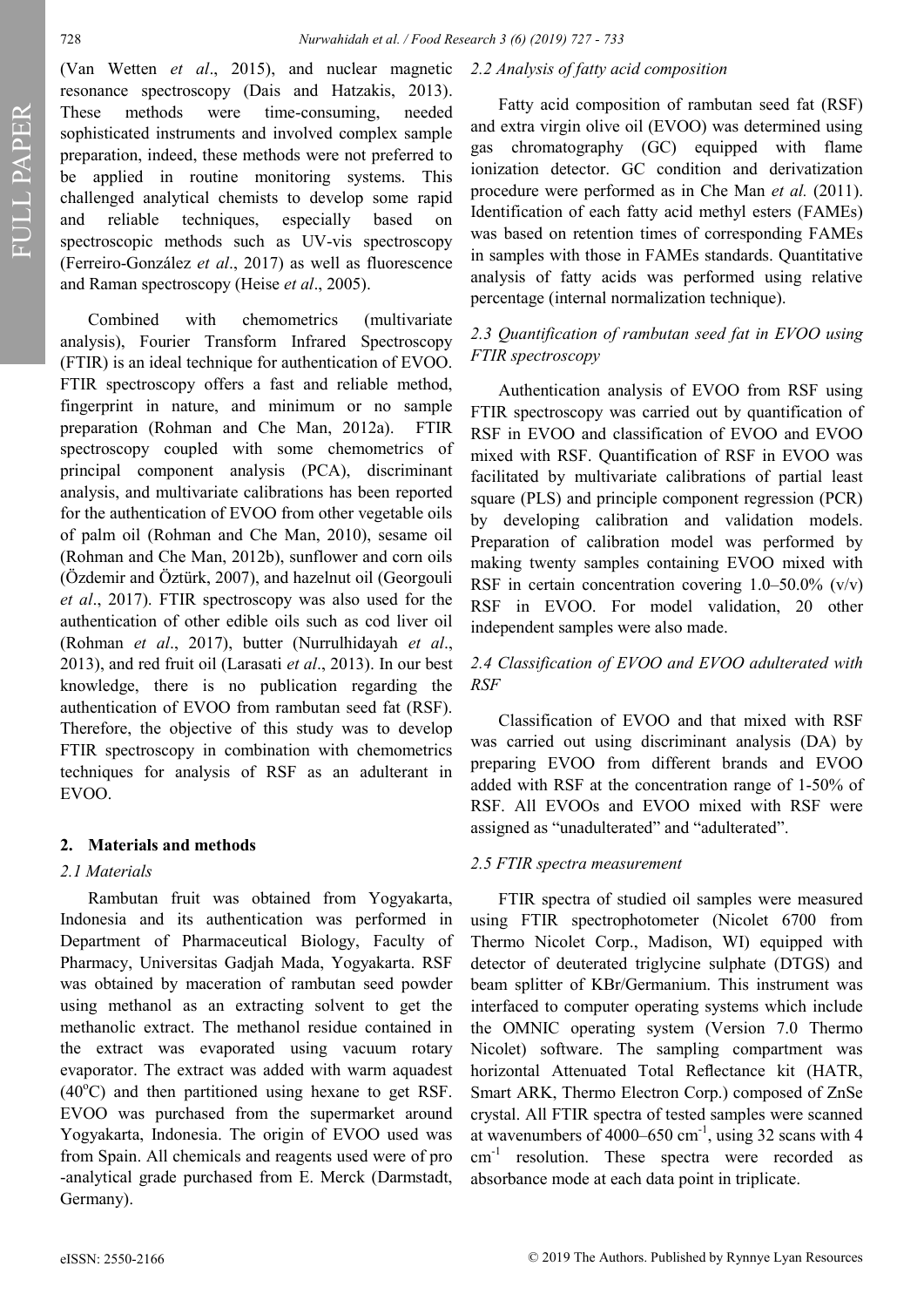#### *2.6 Data analyses*

The software of TQ Analyst<sup>TM</sup> version 6 (Thermo Electron Corporation, Madison, WI) was used during data analysis, including multivariate calibrations (PLS and PCR) and discriminant analysis (DA). The spectral regions where the variations were observed were chosen during analysis (PLS, PCR, and DA). For fatty acid analysis, the software of Excel® (Microsoft Corp., USA) was used for calculating the arithmetic mean and standard deviation (SD) of the mean.

#### **3. Results and discussion**

Fatty acid composition of extra virgin olive oil (EVOO) and rambutan seed fat (RSF) revealed that RSF contained palmitic acid (5.50%), palmitoleic (0.32%), stearic (3.72%), oleic (46.64%), linoleic (3.92%), *cis*-11 eicocinoic acid (27.39%), eicosanoic (11.97%) and erucic acid (0.54%). While, the main fatty acid composed EVOO was palmitic acid (10.15%), palmitoleic (0.82%), stearic (3.12%), oleic (74.14%), linoleic (3.25%), and linoleic acid (0.34%). All fatty acids composed EVOO and RSF were in agreement specified in Codex Alimentarius, therefore, it can be concluded that the used EVOO and RSF were not adulterated previously.

Figure 1 shows the FTIR spectra of EVOO and RSF at wavenumbers of  $4000-650$  cm<sup>-1</sup>. Both spectra look similar due to its similarity in chemical contents in which the main components composed of EVOO and RSF are triacylglycerol (TAG). Each band and shoulders in FTIR spectra of EVOO and RSF corresponded to functional groups responsible for infrared absorption. Therefore, bands and shoulders of EVOO and RSF were attributed to functional groups present in TAG (Table 1). Due to its

property as fingerprint in nature, both spectra (EVOO and RSF) could be differentiated by investigating the difference in band intensities, especially in band (1) due to stretching =CH vibration and in fingerprint region corresponding to bands at fingerprint region of 1500-650 cm-<sup>1</sup> . These bands were optimized for quantitative analysis and classification of RSF as an adulterant in EVOO. One of the reasons for selection of RSF as adulterant in EVOO was due to the similarity of RSF and EVOO in terms of the score of first principle component (PC1) and second principle component (PC2), obtained from principal component analysis (PCA), as shown in Figure 2. RSF and EVOO located in the same quadrant, meaning that FTIR spectra of RSF and EVOO were similar in variables used during PCA.

Quantitative analysis of RSF as adulterant in EVOO was facilitated by multivariate calibration of partial least square (PLS) and principle component regression (PCR). Both regressions are based on inverse calibration in which responses (concentration) in the y-axis and variables (absorbances) in the x-axis (Poulli *et al*., 2007). Selection of wavenumbers region is a critical point during the optimization of quantitative model. The wavenumbers region selected was based on the capability to provide the highest coefficient of determination  $(R^2)$  and the lowest errors in calibration (RMSEC) and in prediction (RMSEP). Therefore, wavenumbers which showed the difference between EVOO and RSF was selected. The software TQ Analyst automatically suggested wavenumbers region to be selected considering the FTIR difference of analytes (the combined wavenumbers region of 1446.8-1409.7 cm<sup>-1</sup> and  $2368.6 - 1769.9$  cm<sup>-1</sup>). Some wavenumbers region was also evaluated, namely 3100-2900 cm<sup>-1</sup> (clear band difference between EVOO and RSF), 1200-1000 cm<sup>-1</sup>



Figure 1.FTIR spectra of extra virgin olive oil (EVOO), grapeseed oil (GSO), soybean oil (SO), and walnut oil (WO) scanned at mid-infrared region  $(4000-650 \text{ cm}^{-1})$ .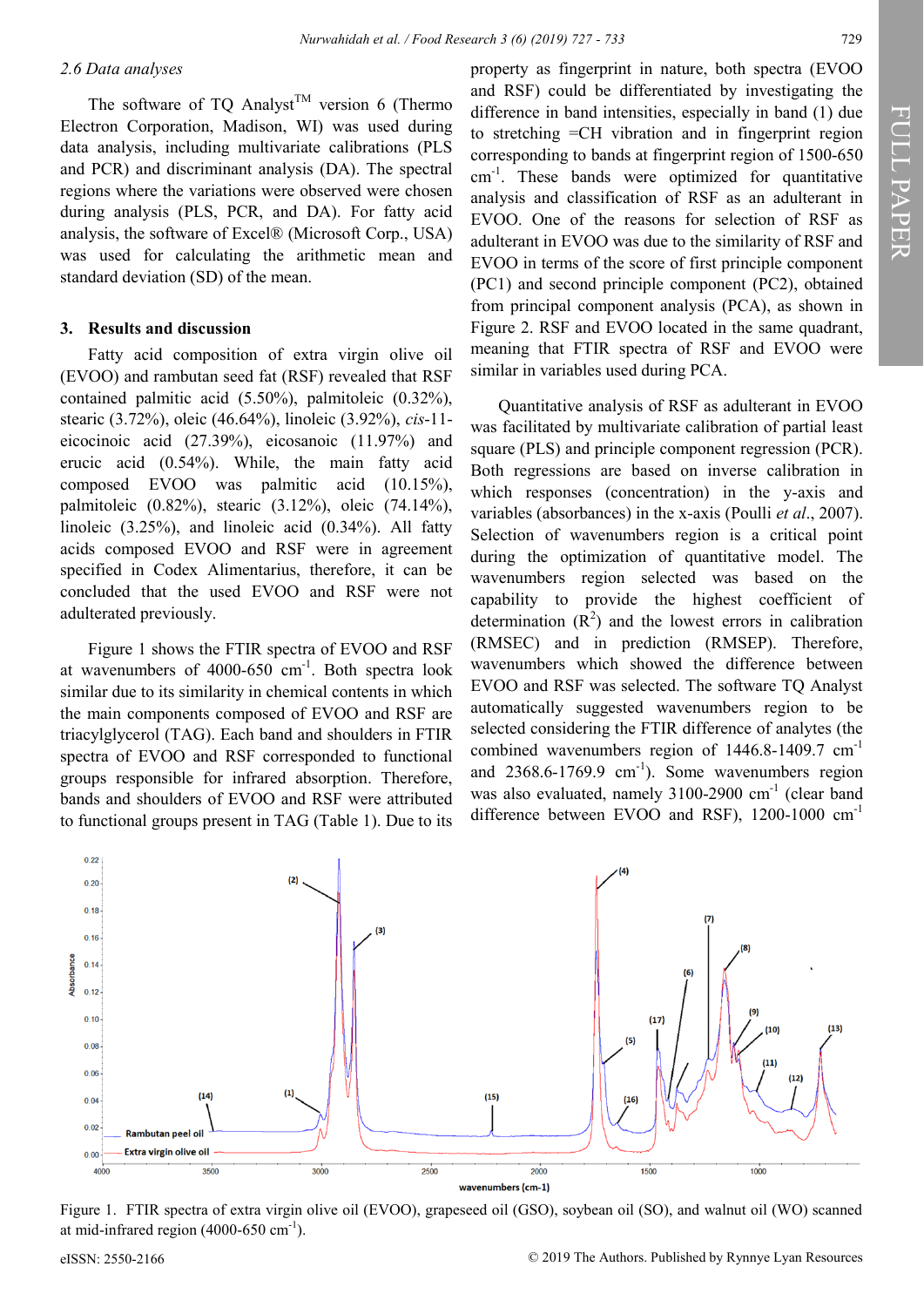FULL PAPER FULL PAPER

Table 1. Bands and shoulders corresponding to functional groups responsible for infrared absorption found in FTIR spectra of extra virgin olive oil (EVOO) and rambutan seed fat (Lerma-García *et al.,* 2010).

| Assignment       | Wavenumbers $(cm-1)$            | Functional group                                                                               |  |  |  |  |  |
|------------------|---------------------------------|------------------------------------------------------------------------------------------------|--|--|--|--|--|
| $-14$            | 3500                            | OH-stretching vibration                                                                        |  |  |  |  |  |
| -1               | 3008                            | cis double-bond (=CH) stretching                                                               |  |  |  |  |  |
| $-2$             | 2962                            | Asymmetrical stretching vibration of $CH3$ (methyl) group                                      |  |  |  |  |  |
| $-3$             | 2922                            | Asymmetrical stretching vibration of $CH2$ - (methylene) group                                 |  |  |  |  |  |
| $-15$            | 2215                            | Difficult to assign, may be overtone from fundamental vibration                                |  |  |  |  |  |
| $-4$             | 1741                            | Ester carbonyl functional group of the triglycerides                                           |  |  |  |  |  |
| $-5$             | 1710                            | carbonyl of free fatty acids                                                                   |  |  |  |  |  |
| $-16$            | 1654                            | $C=C$ stretching                                                                               |  |  |  |  |  |
| $-17$            | 1465                            | Bending vibrations of the CH <sub>2</sub> and CH <sub>3</sub> aliphatic groups                 |  |  |  |  |  |
| $-6$             | 1417                            | Rocking vibrations of CH bonds of cis-di-substituted olefins                                   |  |  |  |  |  |
| $-7$             | 1377                            | Bending vibrations of CH <sub>2</sub> groups                                                   |  |  |  |  |  |
| $-8$             | 1160                            | C-O stretching vibration                                                                       |  |  |  |  |  |
| $(9)$ and $(10)$ | 1117 and 1098                   | Stretching vibration of C-O ester group                                                        |  |  |  |  |  |
| $-11$            | 1030                            | C-O stretching                                                                                 |  |  |  |  |  |
| $-12$            | 962                             | bending vibration of CH functional groups of isolated trans-olefin                             |  |  |  |  |  |
| $-13$            | 721                             | Overlapping of the methylene ( $-CH2$ ) rocking vibration and to the out of plane vibration of |  |  |  |  |  |
|                  |                                 | cis-disubstituted olefins                                                                      |  |  |  |  |  |
|                  | $0.22 -$                        | 8                                                                                              |  |  |  |  |  |
|                  | 0.21                            | 10                                                                                             |  |  |  |  |  |
|                  |                                 |                                                                                                |  |  |  |  |  |
|                  | 0.20                            | Legend<br>2<br>$1 =$ Kemiri oil                                                                |  |  |  |  |  |
|                  | 0.19                            | $2 = EVOO$<br>$3 =$ Grape seed oil                                                             |  |  |  |  |  |
|                  |                                 | 4= Sunflower oil<br>$5 =$ Canola oil                                                           |  |  |  |  |  |
|                  | 0.18                            | $6 =$ Corn oil<br>$7 =$ Palm oil                                                               |  |  |  |  |  |
|                  | <b>Second Component</b><br>0.17 | 5<br>$8 = Coconut$ oil<br>$9 = Sovbean oil$                                                    |  |  |  |  |  |
|                  |                                 | $10 =$ Rambutan seed fat                                                                       |  |  |  |  |  |
|                  | 0.16                            |                                                                                                |  |  |  |  |  |
|                  | 0.15                            |                                                                                                |  |  |  |  |  |
|                  |                                 | 1                                                                                              |  |  |  |  |  |
|                  | 0.14                            |                                                                                                |  |  |  |  |  |

Figure 2. Principal component analysis of extra virgin olive oil (EVOO), rambutan seed fat (RSF) and other oils.

 $0.225$ **First Component** 

 $0.250$ 

 $0.275$ 

 $0.300$ 

 $0.325$ 

 $0.13 0.150$ 

 $0.175$ 

 $0.200$ 



Figure 3. The principle component regression for the relationship between actual values of rambutan seed fat (RSF) and FTIR calculated values in calibration and validation models using the combined wavenumbers region of 1446.8-1409.7 and 2368.6-  $1769.9$  cm<sup>-1</sup>.



eISSN: 2550-2166 © 2019 The Authors. Published by Rynnye Lyan Resources Figure 4. Discriminant analysis for classification of unadulterated extra virgin olive oil (EVOO) and adulterated EVOO with rambutan seed fat (RSF).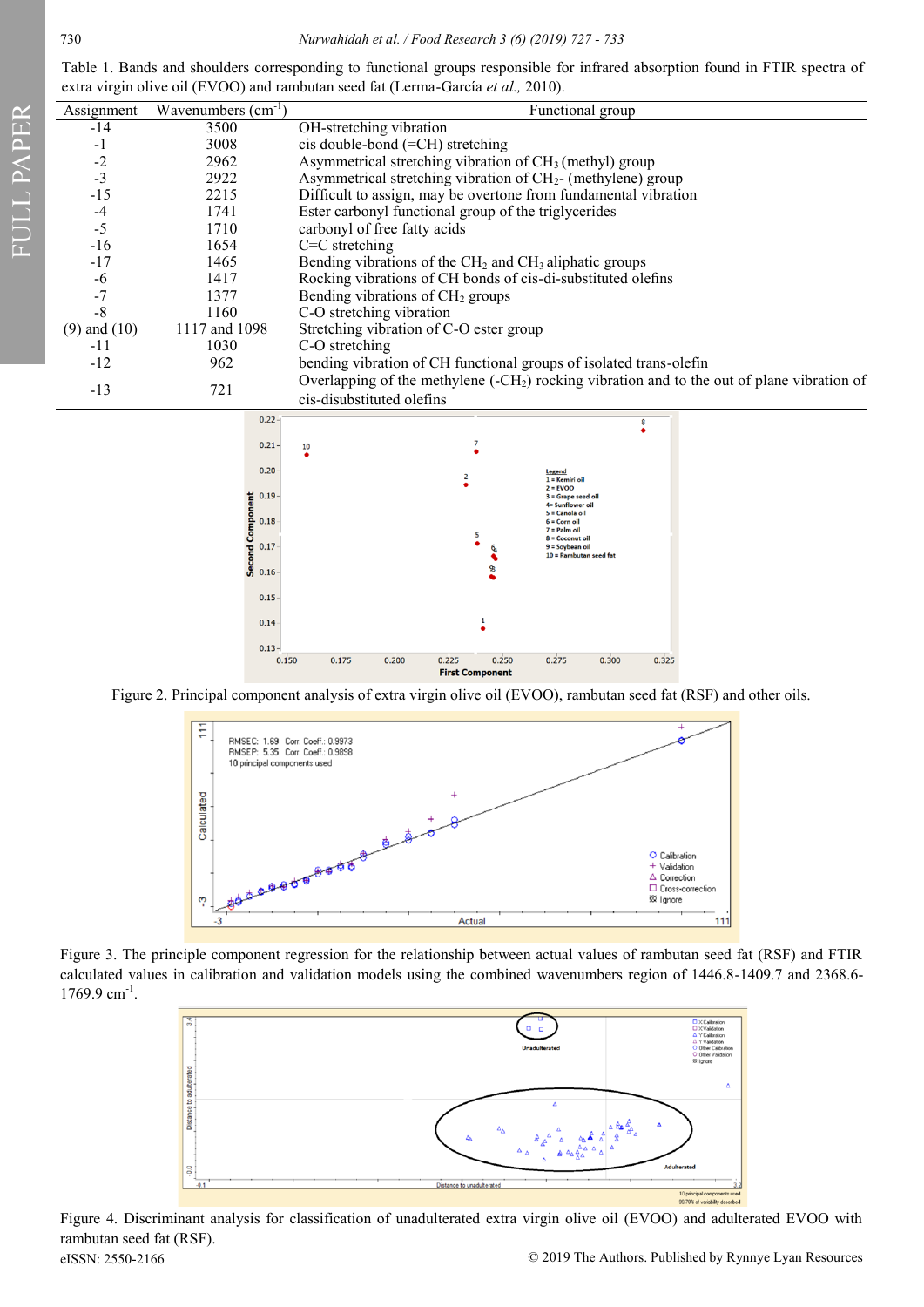due to fingerprint region revealing characteristic difference between EVOO and RSF, and its combination (combined wavenumbers region of  $200-1000$  cm<sup>-1</sup> and  $3100 - 2900$  cm<sup>-1</sup>).

Table 2 tabulates the analytical results during quantification of RSF in EVOO. PCR using normal FTIR spectra at combined wavenumbers region of 1446.8-1409.7 and 2368.6-1769.9 cm-<sup>1</sup> was selected for quantitative analysis of RSF in EVOO, offering the highest  $R^2$  (0.9955 in calibration model and 0.9915 in prediction model) and the lowest errors with RMSEC of 2.17% and RMSEP of 3.68%. This result indicated that FTIR spectroscopy was accurate and precise for analysis of RSF in EVOO. Figure 3 reveals the calibration and validation models using PCR calibration. The equations obtained for the relationship between actual values of RSF (*x-axis*) and FTIR predicted values (*y-axis*) were y  $= 1.0303x + 1.3881$  (in calibration) and y= 1.0516x + 1.2352 (validation). In addition, the residual analysis describing the difference between the actual value of RSF and predicted value exhibited scattered value above and below zero (0). This indicated that systematic errors could be neglected, and the developed model was suitable for prediction of RSF in EVOO.

Classification of EVOO and EVOO adulterated with RSF using discriminant analysis (DA), a supervised pattern recognition technique. During DA, the wavenumbers regions were selected so that they offered distinct classification between EVOO and adulterated EVOO. Finally, the wavenumbers region of 3100-1000  $cm<sup>-1</sup>$  was selected during DA. Figure 4 exhibits the Coomans plot describing classification of EVOO and adulterated EVOO with RSF at concentration of 1–50%

of RSF. DA could fruitfully classify "unadulterated EVOO" and "adulterated EVOO" with RSF with an accuracy level of 100%, meaning that no samples were mistakenly classified into the wrong group.

#### **4. Conclusion**

Fourier Transform Infrared Spectroscopy (FTIR)in combination with the multivariate calibration of principle component regression (PCR) and discriminant analysis (DA) has been fruitfully used for quantification and classification of rambutan seed fat (RSF) in extra virgin olive oil (EVOO). The combined wavenumbers region of 1446.8-1409.7 and 2368.6-1769.9 cm<sup>-1</sup> was selected over other regions for quantitative analysis of RSF in EVOO using PCR with acceptable accuracy (high  $R^2$  value) and precision (low RMSEC and RMSEP). DA was also successfully used for classification of EVOO and EVOO adulterated with RSF without any misclassification found.

#### **Conflict of Interest**

The author declared no conflict of interest.

#### **Acknowledgement**

The authors thank the Ministry of Research, Technology and Higher Education, Republic Indonesia for partial financial assistance during this study via Hibah Penelitian Unggulan Perguruan Tinggi (PUPT) 2018 with contract number: 185/UN1/DITLIT/DIT-LIT/ LT/2018.

Table 2. The performance of multivariate calibration for analysis of Rambutan seed fat as adulterant in extra virgin olive oil

| Multivariate<br>calibration | Frequency region $(cm^{-1})$    | Spectral treatment | Number of<br>factors | Calibration |              | Validation |              |
|-----------------------------|---------------------------------|--------------------|----------------------|-------------|--------------|------------|--------------|
| <b>PLS</b>                  |                                 |                    |                      | $R^2$       | <b>RMSEC</b> | $R^2$      | <b>RMSEP</b> |
|                             | 1446.8-1409.7 and 2368.6-1769.9 | Normal             | $\overline{4}$       | 0.9903      | 3.16         | 0.9862     | 4.66         |
|                             | 1200-1000 and 3100-2900         | normal             | 4                    | 0.973       | 5.26         | 0.9744     | 5.33         |
|                             | 1200-1000                       | normal             |                      | 0.9724      | 5.32         | 0.9751     | 5.14         |
| 3100-2900                   |                                 | normal             | 2                    | 0.9451      | 7.45         | 0.9474     | 7.82         |
|                             | 1706-1663 and 1780-1743         | First derivative   |                      | 0.9563      | 6.67         | 0.9815     | 5.33         |
|                             | 1200-1000 and 3100-2900         | First derivative   |                      | 0.9849      | 3.94         | 0.9858     | 5.13         |
|                             | 1200-1000                       | First derivative   |                      | 0.9889      | 3.39         | 0.9882     | 4.04         |
|                             | 3100-2900                       | First derivative   | 1                    | 0.6908      | 16.5         | 0.8869     | 17.5         |
| <b>PCR</b>                  | 1446.8-1409.7 and 2368.6-1769.9 | <b>Normal</b>      | 10                   | 0.9955      | 2.17         | 0.9915     | 3.68         |
|                             | 1200-1000 and 3100-2900         | normal             | 6                    | 0.9881      | 3.51         | 0.9873     | 3.63         |
|                             | 1200-1000                       | normal             | 4                    | 0.9858      | 3.83         | 0.9898     | 3.25         |
|                             | 3100-2900                       | normal             | 4                    | 0.9852      | 3.9          | 0.9899     | 3.57         |
|                             | 1706-1663 and 1780-1743         | First derivative   | 10                   | 0.9945      | 2.38         | 0.9935     | 5.15         |
|                             | 1200-1000 and 3100-2900         | First derivative   | 10                   | 0.9973      | 1.69         | 0.9898     | 5.35         |
|                             | 1200-1000                       | First derivative   | 10                   | 0.9964      | 1.92         | 0.9959     | 2.65         |
|                             | 3100-2900                       | First derivative   | 10                   | 0.9958      | 2.1          | 0.9879     | 7.09         |

The **bold** conditions were selected for prediction of RSF as adulterant in EVOO.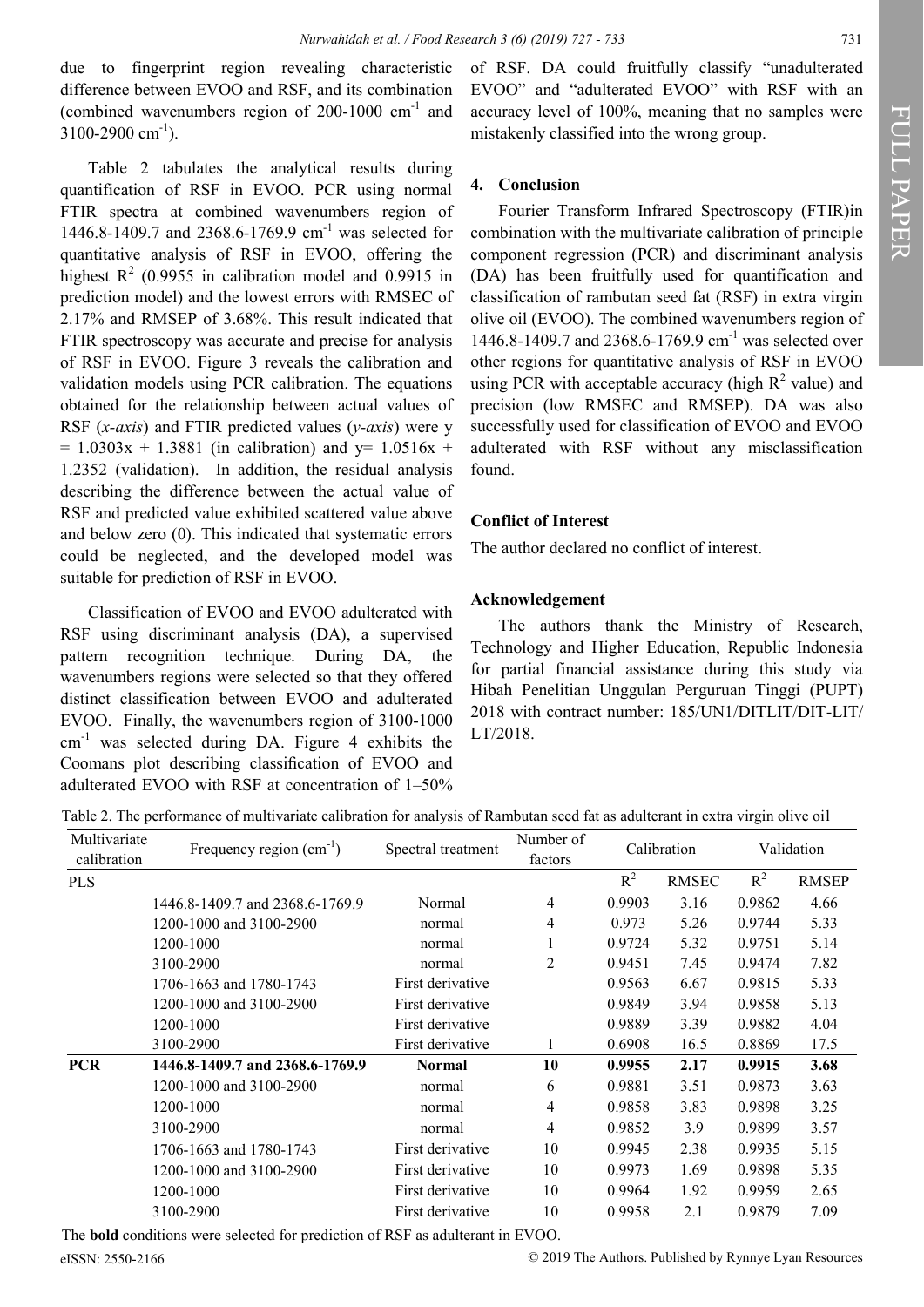## **References**

- Alonso-Rebollo, A., Ramos-Gómez, S., Busto, M.D. and Ortega, N. (2017). Development and optimization of an efficient qPCR system for olive authentication in edible oils. *Food Chemistry*, 232, 827-835. [https://](https://doi.org/10.1016/j.foodchem.2017.04.078) [doi.org/10.1016/j.foodchem.2017.04.078](https://doi.org/10.1016/j.foodchem.2017.04.078)
- Bajoub, A., Medina-Rodríguez, S., Gómez-Romero, M., Ajal, E., Bagur-González, M.G., Fernández-Gutiérrez, A. and Carrasco-Pancorbo, A. (2017). Assessing the varietal origin of extra-virgin olive oil using liquid chromatography fingerprints of phenolic compound, data fusion and chemometrics. *Food Chemistry*, 215, 245-255. [https://doi.org/10.1016/](https://doi.org/10.1016/j.foodchem.2016.07.140) [j.foodchem.2016.07.140](https://doi.org/10.1016/j.foodchem.2016.07.140)
- Che Man, Y.B., Rohman, A. and Mansor, T.S.T. (2011). Differentiation of lard from other edible oils by means of Fourier transform infrared spectroscopy and chemometrics. *Journal of the American Oil Chemists' Society*, 88(2), 187-192. [https://](https://doi.org/10.1007/s11746-010-1659-x) [doi.org/10.1007/s11746](https://doi.org/10.1007/s11746-010-1659-x)-010-1659-x
- Dais, P. and Hatzakis, E. (2013). Review Quality assessment and authentication of virgin olive oil by NMR spectroscopy: A critical review. *Analytica Chimica Acta*, 765, 1-27. [https://doi.org/10.1016/](https://doi.org/10.1016/j.aca.2012.12.003) [j.aca.2012.12.003](https://doi.org/10.1016/j.aca.2012.12.003)
- Dankowska, A. and Malecka, M. (2009). Application of synchronous fluorescence spectroscopy for determination of extra virgin olive oil adulteration. *European Journal of Lipid Science and Technology*, 111(12), 1233-1239. [https://doi.org/10.1002/](https://doi.org/10.1002/ejlt.200800295) [ejlt.200800295](https://doi.org/10.1002/ejlt.200800295)
- Ferreiro-González, M., Barbero, G.F., Álvarez, J.A., Ruiz, A., Ayuso, J. and Palma, M (2016). Authentication of virgin olive oil by a novel curve resolution approach combined with visible spectroscopy. *Food Chemistry*, 220, 331-336. [https://](https://doi.org/10.1016/j.foodchem.2016.10.015) [doi.org/10.1016/j.foodchem.2016.10.015](https://doi.org/10.1016/j.foodchem.2016.10.015)
- [Flores, G.,](http://www.scopus.com/search/submit/author.url?author=Flores%2c+G.&origin=resultslist&authorId=10139658700&src=s) [Ruiz Del Castillo,](http://www.scopus.com/search/submit/author.url?author=Ruiz+Del+Castillo%2c+M.L.&origin=resultslist&authorId=6701784830&src=s) M.L., Herraiz, M. and [Blanch,](http://www.scopus.com/search/submit/author.url?author=Blanch%2c+G.P.&origin=resultslist&authorId=7004443482&src=s) G.P. (2006). Study of the adulteration of olive oil with hazelnut oil by on-line coupled high performance liquid chromatographic and gas chromatographic analysis of filbertone. *Food Chemistry*, 97(4), 742-749. [https://doi.org/10.1016/](https://doi.org/10.1016/j.foodchem.2005.06.008) [j.foodchem.2005.06.008](https://doi.org/10.1016/j.foodchem.2005.06.008)
- García-Villalba, R., Pacchiarotta, T., Carrasco-Pancorbo, A., Segura-Carretero, A., Fernández-Gutiérrez, A., Deelder, A.M. and Mayboroda O.A. (2011). Gas chromatography–atmospheric pressure chemical ionization-time of flight mass spectrometry for profiling of phenolic compounds in extra virgin olive oil. *Journal of Chromatography A*, 1218(7), 959- 971. <https://doi.org/10.1016/j.chroma.2010.12.014>
- Georgouli, K., Del Rincon, J.M. and Koidis, A. (2017). Continuous statistical modelling for rapid detection of adulteration of extra virgin olive oil using mid infrared and Raman spectroscopic data. *Food Chemistry*, 217, 735-742. [https://doi.org/10.1016/](https://doi.org/10.1016/j.foodchem.2016.09.011) [j.foodchem.2016.09.011](https://doi.org/10.1016/j.foodchem.2016.09.011)
- Giménez, M.J., Pistón, F., Martín, A.S. and Atienza, G. (2010). Application of real-time PCR on the development of molecular markers and to evaluate critical aspects for olive oil authentication. *Food Chemistry*, 118(2), 482-487. [https://doi.org/10.1016/](https://doi.org/10.1016/j.foodchem.2009.05.012) [j.foodchem.2009.05.012](https://doi.org/10.1016/j.foodchem.2009.05.012)
- [Heise, H.M.,](http://www.scopus.com/search/submit/author.url?author=Heise%2c+H.M.&origin=resultslist&authorId=7102117095&src=s) Damm, U., [Lampen, P.,](http://www.scopus.com/search/submit/author.url?author=Lampen%2c+P.&origin=resultslist&authorId=6603575293&src=s) [Davies,](http://www.scopus.com/search/submit/author.url?author=Davies%2c+A.N.&origin=resultslist&authorId=7403657673&src=s) A.N. and Mcentry, P.S. (2005). Spectral variable selection for partial least squares calibration applied to authentication and quantification of extra virgin olive oils using Fourier transform Raman spectroscopy. *Applied Spectroscopy*, 59(10), 1286- 1294. <https://doi.org/10.1366/000370205774430927>
- [Jafari, M.](http://www.scopus.com/search/submit/author.url?author=Jafari%2c+M.&origin=resultslist&authorId=7006582831&src=s), [Kadivar, M. and K](http://www.scopus.com/search/submit/author.url?author=Kadivar%2c+M.&origin=resultslist&authorId=8866764400&src=s)[eramat J. \(](http://www.scopus.com/search/submit/author.url?author=Keramat%2c+J.&origin=resultslist&authorId=14058163200&src=s)2009). Detection of adulteration in Iranian olive oils using instrumental (GC, NMR, DSC) methods. *Journal of the American Oil Chemists' Society*, 86(2), 103-110. [https://doi.org/10.1007/s11746](https://doi.org/10.1007/s11746-008-1333-8)-008-1333-8
- Larasati, D., Riyanto, S. and Rohman, A. (2013). Analysis of corn and soybean oils in red fruit oil using FTIR spectroscopy in combination with multivariate calibration. *International Food Research Journal*, 20, 1977-1981.
- Lerma-García, M.J., Ramis-Ramos, G., Herrero-Martínez, J.M. and Simó-Alfonso, E.F. (2010). Authentication of extra virgin olive oils by Fouriertransform infrared spectroscopy. *Food Chemistry*, 118(1), 78-83. [https://doi.org/10.1016/](https://doi.org/10.1016/j.foodchem.2009.04.092) [j.foodchem.2009.04.092](https://doi.org/10.1016/j.foodchem.2009.04.092)
- Manaf, Y.N.A., Marikkar, J.M.N., Long, K. and Ghazali, H.M. (2013). Physico-chemical characterization of the fat from red-skin rambutan (*Nephelium lappaceum* L.) seed. *Journal of Oleo Science*, 62(6), 335-343. <https://doi.org/10.5650/jos.62.335>
- Nurrulhidayah, A.F., Che Man, Y.B., Rohman, A., Amin, I., Shuhaimi, M. and Khatib, A. (2013). Authentication analysis of butter from beef fat using FTIR spectroscopy coupled with chemometrics. *International Food Research Journal*, 20(4), 1383- 1388.
- Özdemir, D. and [Öztürk,](http://www.scopus.com/search/submit/author.url?author=%c3%96zt%c3%bcrk%2c+B.&authorId=7006498412&origin=recordpage) B. (2007). Near infrared spectroscopic determination of olive oil adulteration with sunflower and corn oil. *Journal of Food Drug Analysis*, 15, 40-47.
- Poulli, K.I., Mousdis, G.A. and Georgiou, C.A. (2007). Rapid synchronous fluorescence method for virgin